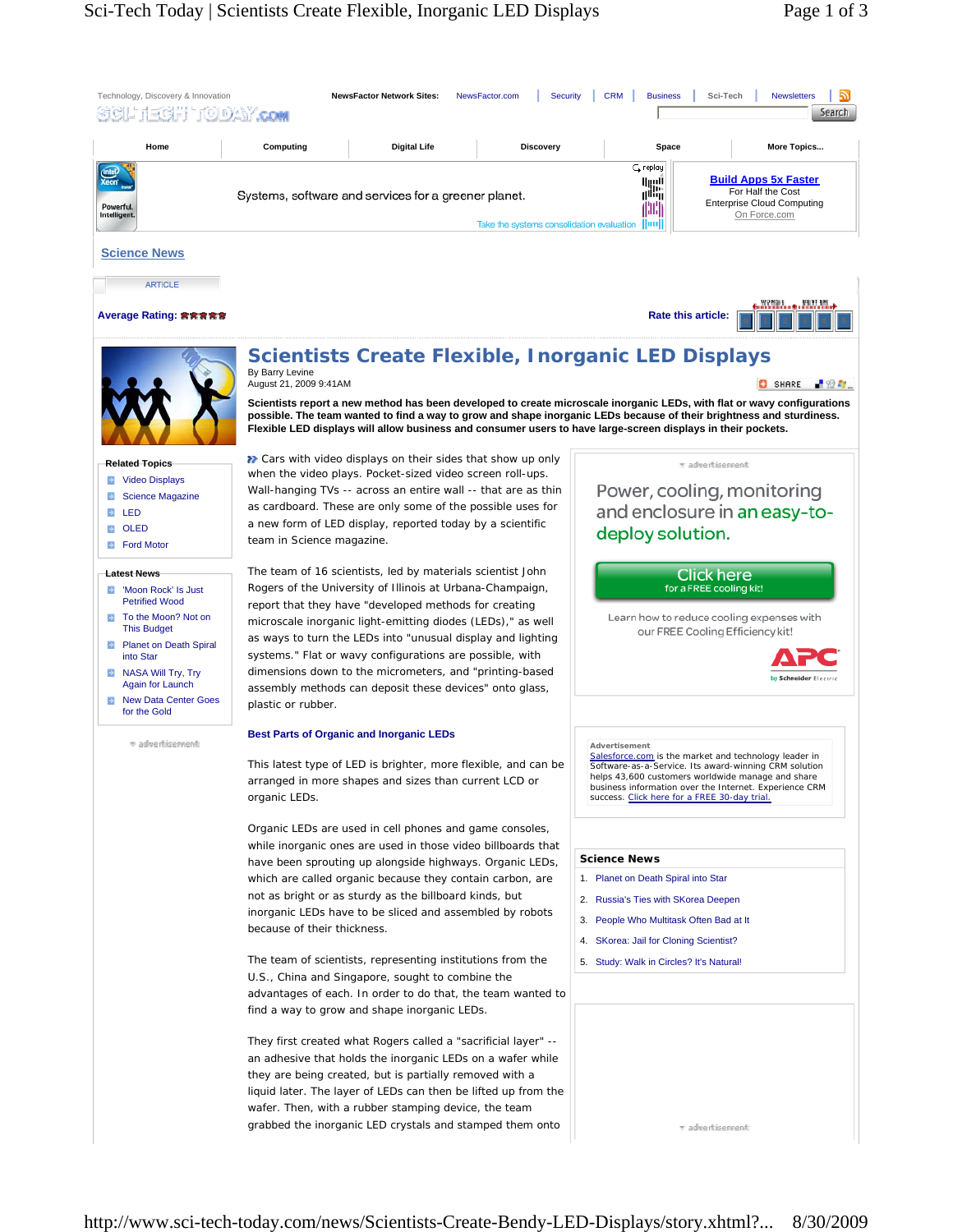₹₩.



## bendable sheets.

The sheets, made of rubber, plastic or glass, are connected to the conductors and insulators that the LEDs need, and - voilà! -- you have a flexible, bright LED membrane. Because they're brighter than organic LEDs, fewer are needed to create the same level of display.

## **'Cool' To Live in the 21st Century**

Spacing the LEDs out even more allows the surface to become essentially transparent, except when the LEDs are turned on. Some observers are suggesting that the technology could be used, for instance, to put flexible, transparent-when-off video displays into textiles.

The study was initiated by the Ford Motor Co., which wanted to develop a third brake light that could be a strip of LEDs along a car bumper.

This research "shows once again how cool it is to live in the 21st century," said Michael Gartenberg, vice president at industry research firm Interval Research.

New, flexible LED displays would meet the demands of consumers and businesses, he said, who would love to have "large-screen displays in their pockets." With processor performance and transmission speeds for mobile  $\mathbb I$  devices having increased dramatically over the last few years, display size is a key bottleneck.

And, with all the advances on the LED display front, Gartenberg said, "it certainly seems like we're moving toward having LED displays" becoming much more prominent than they are now.







**LEARN MORE** 

**SAF** 

**Navigation**

**Sci-Tech Today** Home/Top News | Computing | Digital Life | Discovery | Space | Innovation | Health | **Science News** Environment